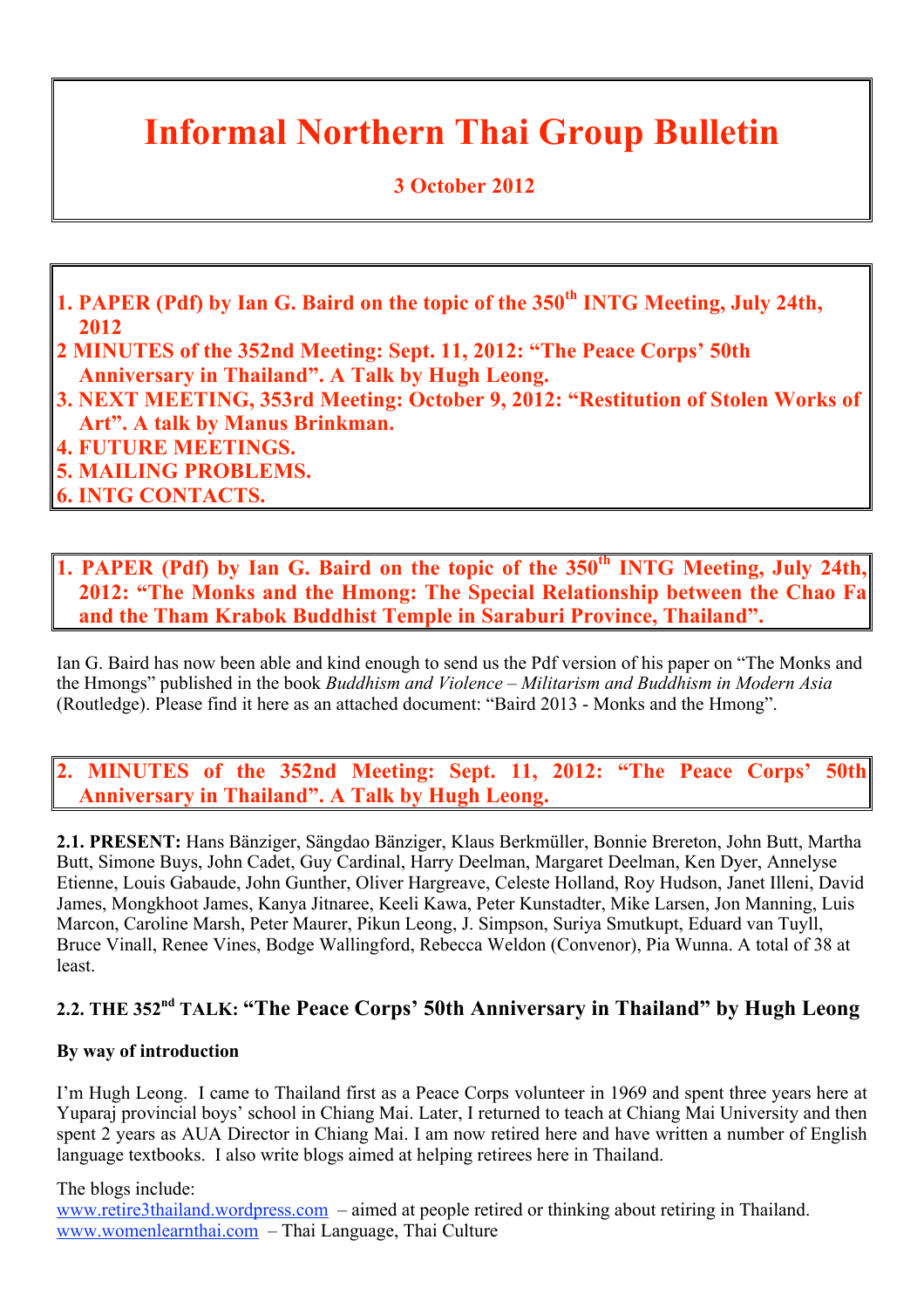# **On Peace Corps Thailand's 50<sup>th</sup> anniversary**

The Peace Corps was established by Executive Order issued by President John F. Kennedy on March 1, 1961.

The Goals of Peace Corps are as follow:

The stated mission of the Peace Corps includes three goals: providing technical assistance; helping people outside the United States to understand American culture; and helping Americans to understand the cultures of other countries.

Since 1961, over 200,000 Americans have joined the Peace Corps. Currently about 8,500 volunteers are in the field. In 1970, when I was serving, there were 9,000 Peace Corps volunteers. They have served in 139 countries around the world. The Peace Corps is a 2 year commitment by U.S. citizens.

Today, Peace Corps Volunteers are working in 68 countries including such diverse countries as the Kyrgyz Republic, Vanuatu, Cambodia, Swaziland, and, of course, Thailand. Today there are 107 volunteers in Thailand – 56 teaching English in rural Prathom (elementary) schools and 51 doing community development. At one time there were as many as 500 volunteers in country.

#### **Peace Corp Training in Hawaii**

The training I underwent for service in Thailand included 3 months of 5 ½ day weeks of study and activities. We got a half day of rest on Saturday and all day on Sunday. The first language class of the day was at 6:30 am, before breakfast. Each day included 6 hours of language training, 3 hours practice teaching, 1 hour cross-cultural training, and Homework.

#### **How I got to Chiang Mai**

At the time, Thailand was the most sought after post in the Peace Corps world. And Chiang Mai was the top post in Thailand. So, by definition, Chiang Mai was the best Peace Corps post in the world. And we were told that if you requested it, you'd be sent somewhere else. So how did I pull it off? When asked to describe the type of posting I would like, without naming any specific post, I wrote only one thing "Chiang Mai". And, I got it, amazingly enough.

#### **40+ years ago Chiang Mai was a place:**

- Where there were very few privately owned cars
- Where the cliché of traveling with chickens and pigs was true. I know because I did it.
- Where the silk workers road their bicycles to work (not having cars was a good thing)
- Where if you were an Expat you knew almost every other Expat
- Where Immigration was a one room wooden house out on the Mae Rim Rd run by The Fat Man
- Where a bowl of noodles cost about  $3 5$  baht although at my favorite place it was  $1\frac{1}{2}$  baht because I had to live on a Peace Corps volunteer's wage
- Where the road from Bangkok had not been finished yet
- Where the asphalt road up to Doi Suthep was just being started
- Where there were places upcountry we couldn't go because of the Communist Insurgency
- Where there were no shopping malls
- Where almost no one had an air conditioner
- Where there were no food courts only night markets
- Where movie theaters had original soundtrack booths you had to sit separately to hear the original
- Where the Chiang Mai airport had only one large room and only a few flights a week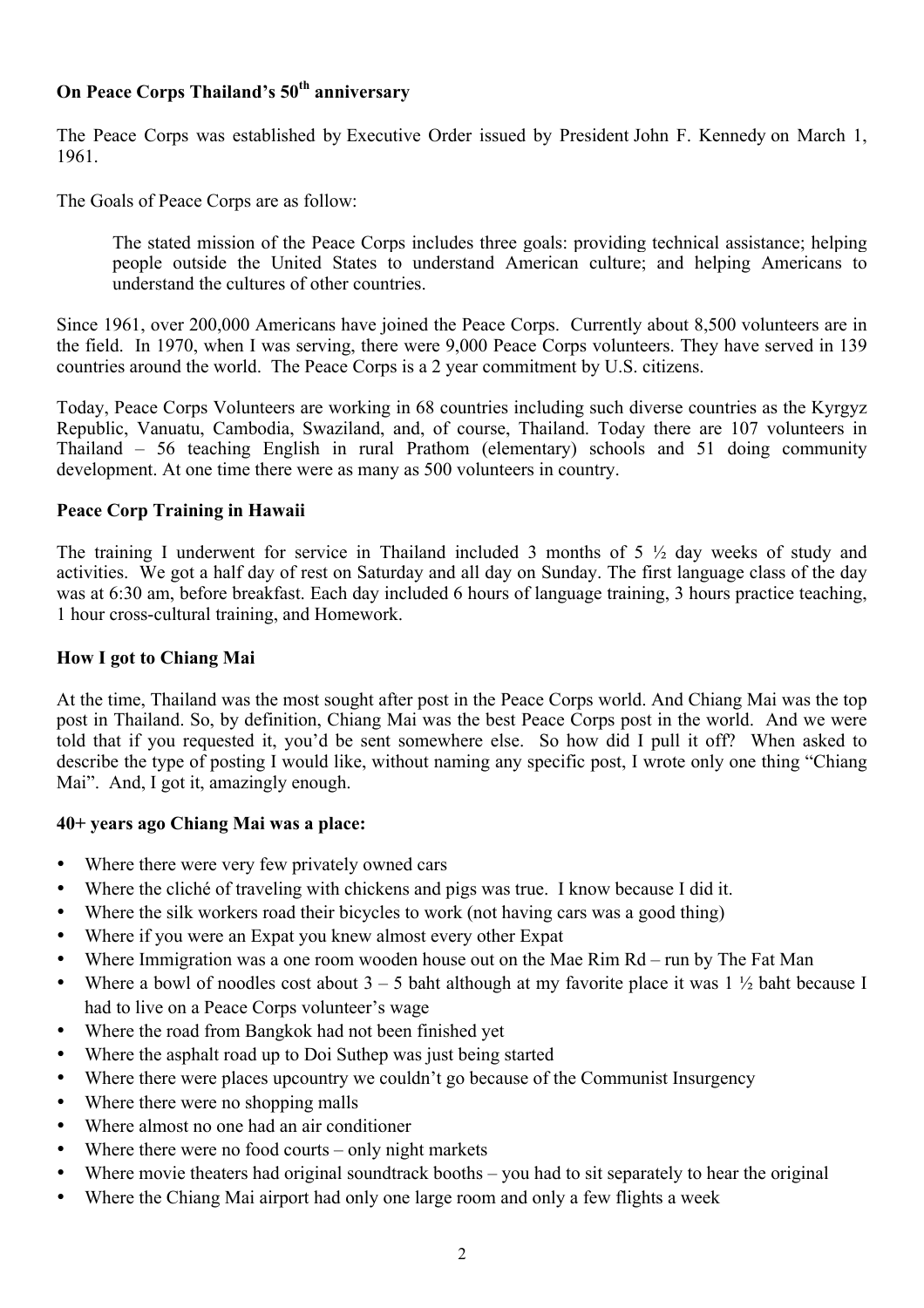#### **How the Peace Corps experience applies to who we are today**

The Peace Corp today is made up of a somewhat different group of young people. Still idealistic, they are probably a little more skilled and professional than we were. They don't have to worry about avoiding wars like we did and many are thinking about how a stint in the Peace Corps would help their resumés.

The Peace Corps still have an influence on the Returned Peace Corps Volunteers today. Many have stayed in teaching or public service type jobs, or they continue to volunteer. It is hard to get it out of your blood.

Most volunteers, when asked what they accomplished in the Peace Corps, have very similar answers. I can't tell you how much I accomplished but what I can say is that I got so much more out of the experience that I could have ever put in.

Winston Churchill once said "If you are young and not liberal, then you have no heart; but if you are old and not conservative, then you have no brain," I am proud to say that when it comes to my political leanings, I, and so many of my fellow Returned Peace Corps Volunteers, never really did develop a brain.

#### **Epilogue:**

Soon after our talk I found out that the U.S. ambassador to Libya, Christopher Stevens, was killed by an angry mob (or maybe something more nefarious). **Ambassador Stevens was a returned Peace Corps volunteer** who served in Morocco in the 70s. He learned to love the Middle East and its people and was doing what he could to help the Libyan people start a new government. He seemed to never have gotten the Peace Corps experience out of his blood either. **RIP**.

# **3. NEXT MEETING: 353rd Meeting: October 9, 2012: "Restitution of Stolen Works of Art". A talk by Manus Brinkman**

Theft and looting of works of art is a phenomenon of all ages. Temple complexes in Cambodia have been stripped of most of its sculptures. In colonial times many objects have been transported from the colonies to museums in the colonizing countries. In the second world war Nazi's confiscated Jewish art works and Japan took important objects from Korea. Human remains have been dug up everywhere. And many thefts continue these days in temples, churches and even museums worldwide. When an object is stolen or looted it should be sent back to its owner, right? Well, that's not so easy. People may have bought stolen items in good faith, colonial powers may have exported objects with legal permission of governments in countries that no longer exist and human remains may be claimed by several competing groups and individuals. This talk will be about the dilemmas of returning stolen works of art.

*Manus Brinkman had a career in the museum world. He now lives in Chiangmai. He was born in the Netherlands in 1950. He started his career in the Royal Tropical Institute's Museum in Amsterdam, followed by a position as the Director of the Dutch Museums Association. From 1998 - 2005 he was Secretary General of the International Council of Museums in Paris, which ran an important programme against illegal trade in art in close cooperation with UNESCO and Interpol.*

### **4. FUTURE MEETINGS**

- **353rd Meeting:** October 9, 2012: "Restitution of Stolen Works of Art". A talk by Manus Brinkman
- **354th Meeting:** November 6, 2012: "The Right Wing Capture of American Politics". A talk by Gary Suwannarat.
- **35?th Meeting:** January 15, 2013: A talk on the Hmong by Dr. Chia Youyee VANG, Dept of History, University of Wisconsin, Milwaukee. Specific topic to be announced.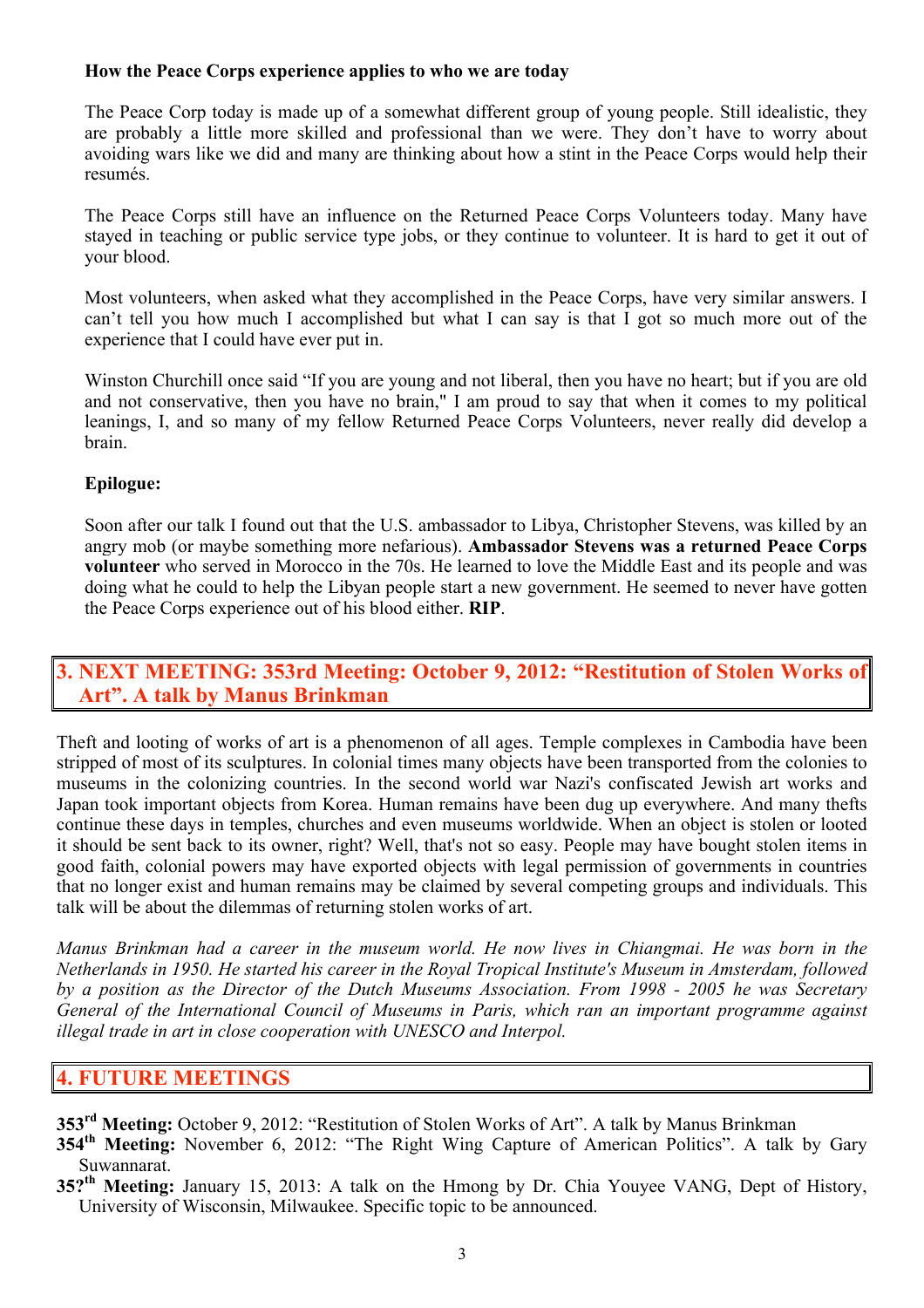# **5. MAILING PROBLEMS**

*The following addresses do not work and have been erased from the INTG mailing list. If you know a working address for these addressees, please sent it to gabaudel@yahoo.com.* 

<alttreks@ksc.co.th> [Mail server for "ksc.co.th" unreachable for too long]  $\leq$ aulino@fas.harvard.edu $\geq$  [User unknown]  $\leq$ ceesdeg@hotmail.com> [mailbox unavailable] <cles@inet.co.th> [User unknown] <ewhite@ksc.co.th> [Mail server for "ksc.co.th" unreachable for too long]  $\langle \text{gbs}(\hat{\alpha})$ ksc.co.th> [Mail server for "ksc.co.th" unreachable for too long]  $\langle$ icassils@axion.net> [unknown recipient]  $\langle \text{karin}(\hat{\omega}|\text{ksc.co.th}\rangle)$  [Mail server for "ksc.co.th" unreachable for too long]  $\leq$ komson@cmu.ac.th> [your message could not be delivered]  $\langle$ livingsp@loxinfo.co.th> [Address rejected]  $\langle$ lizspring@afrodyn.plus.com> [Remote host said: 552 Spam Message Rejected]  $\leq$ martinspring@afrodyn.plus.com> [Remote host said: 552 Spam Message Rejected]  $\leq$ miguel7f@loxinfo.co.th> [Address rejected]  $\leq$ mlott $\omega$ elic.org lunable to deliver your message to the following addres  $\le$ newsletter@chiangmainews.com> [Recipient address rejected: User unknown in virtual mailbox table]  $\leq$ peterdaw@ksc.co.th> [Mail server for "ksc.co.th" unreachable for too long] <shrf@ksc.co.th> [Mail server for "ksc.co.th" unreachable for too long]

# **6. INTG CONTACTS: Convenor, Secretary, Website**

- **1) Convenor : Rebecca Weldon:** e-mail: < **rebecca.weldon@gmail.com**>. Mobile: **087 193 67 67**; Home: **053 227272**. Address: Gerard Habitat, Room 204 - 8/2 Soi 3 Nimmanhemin Rd. - T. Suthep - A. Muang CHIANG MAI 50200 – THAILAND
- **2) Secretary: Louis Gabaude**: e-mail: <**gabaudel@yahoo.com**>. Mobile: **087 188 50 99**. Address: 28/64 Laguna Home 10 - T. Sansai Noi - Mu 8 - A. SANSAI - CHIANG MAI 50210.

**3) INTG Website**: http://www.intgcm.thehostserver.com

- **Thank you for printing and posting the following on any board you can** -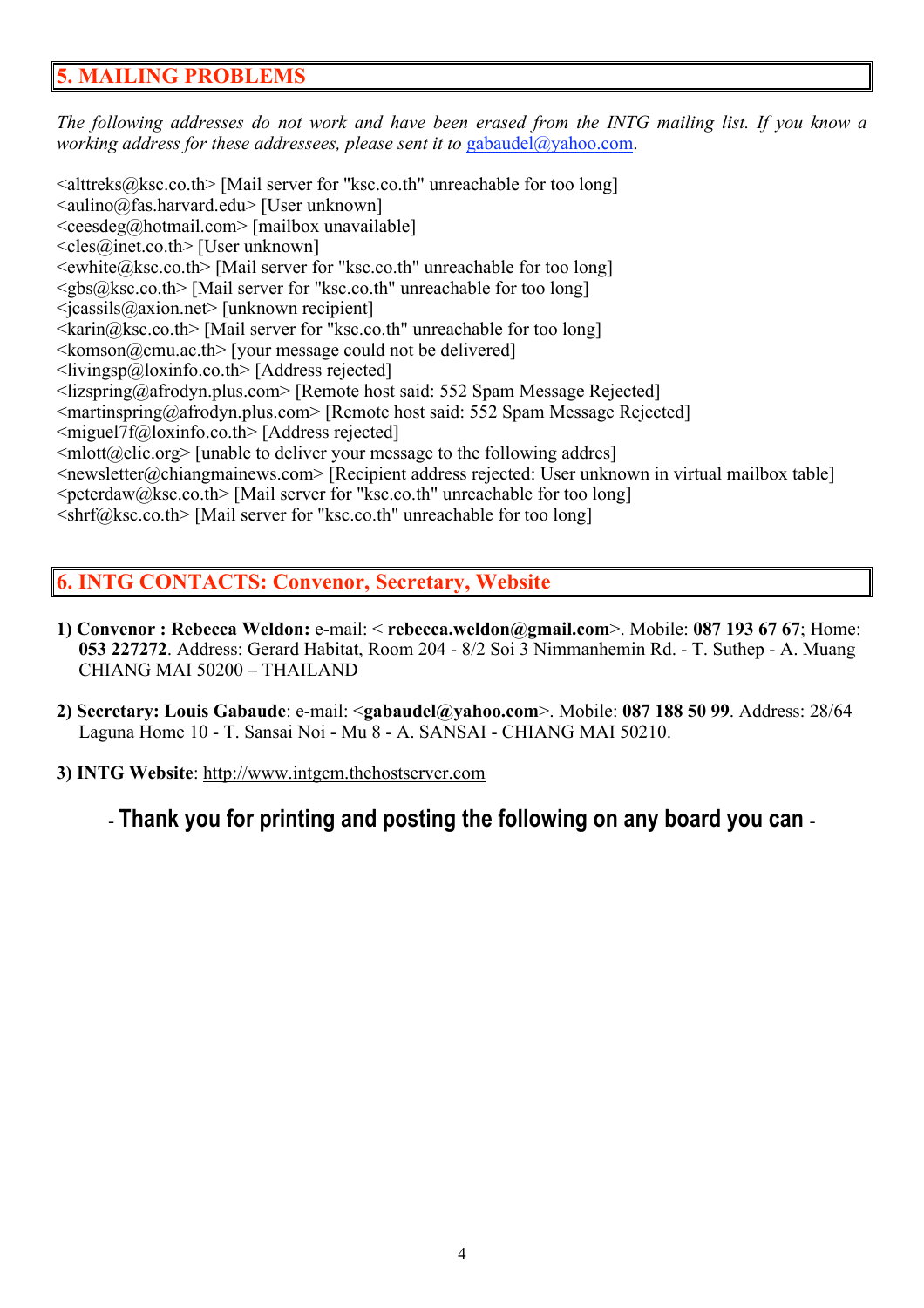# **Informal Northern Thai Group (INTG)** 27 years of Talks! \_\_\_\_\_\_\_\_\_\_\_\_\_\_\_\_\_\_\_\_\_\_\_\_\_\_\_\_\_\_\_\_\_\_\_\_\_\_\_\_\_\_\_\_\_\_\_\_\_\_\_\_\_\_\_\_\_\_\_\_\_\_\_\_\_\_\_\_\_\_\_\_\_\_ \_\_\_\_\_\_\_\_\_\_\_\_\_\_\_\_\_\_\_\_\_ Restitution of Stolen Works of Art A Talk by **Manus Brinkman Tuesday 9 October 2012 : 19:30**

At the **ALLIANCE FRANÇAISE – AHIANG MAI**

**138, Charoen Prathet Rod, opposite Wat Chaimongkhon & EFEO**